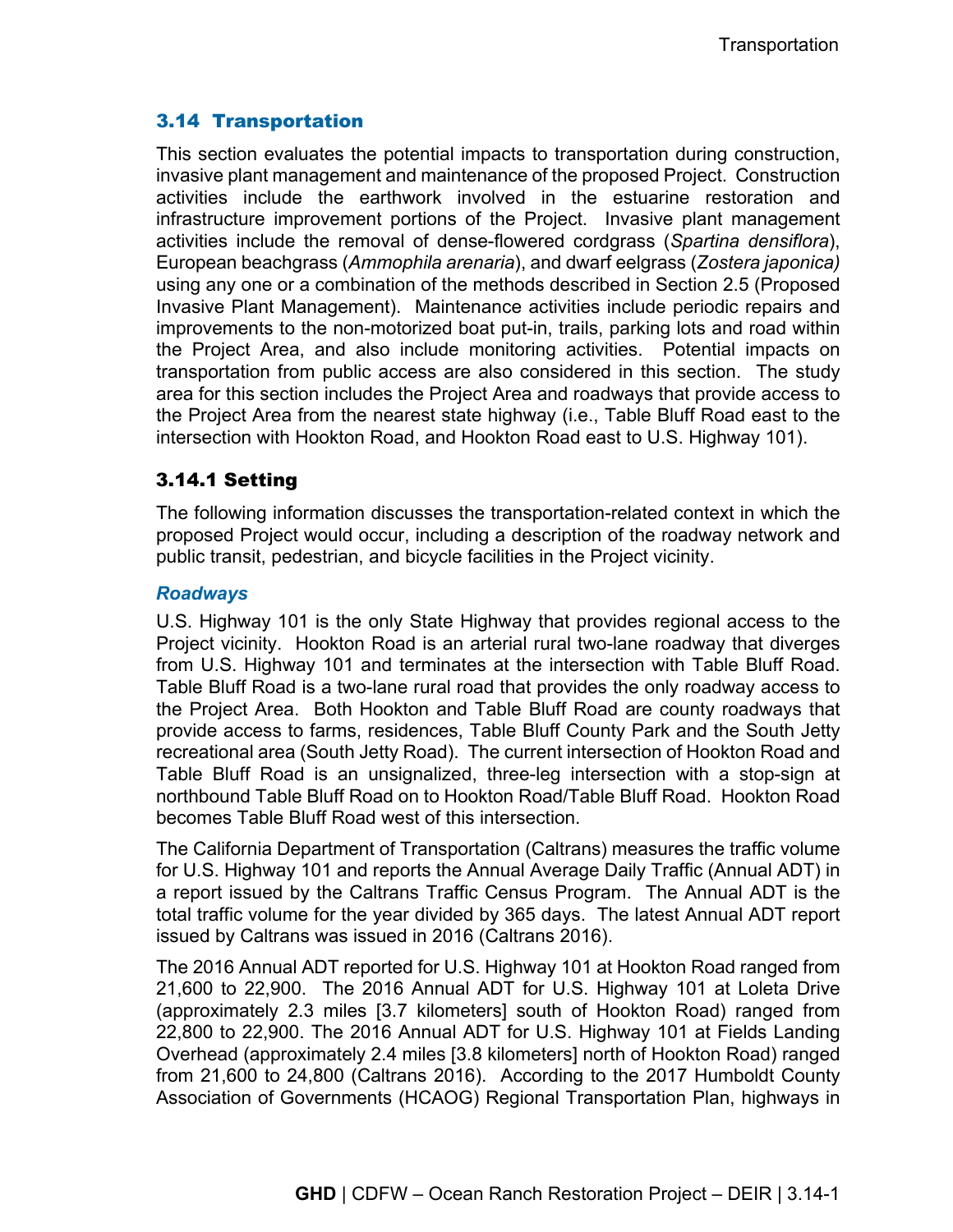Humboldt County currently provide adequate facilities and level of service (HCAOG 2017).

Hookton Road and Table Bluff Road have a low volume of use. Traffic counts have not been collected, but would be expected to be low along Table Bluff Road within the Project vicinity, as the segment of Table Bluff Road adjacent to the Project Area terminates just north of the Project Area into South Jetty Road at the Table Bluff County Park. South Jetty Road terminates in a dead end at the northern extent of the South Jetty.

The nearest residential community to the Project Area is the 88-acre (36 hectares) Table Bluff Reservation. The Wiyot Table Bluff Reservation currently is home to over 100 residents. The Humboldt County General Plan Draft EIR, Section 3.5.1, states that 64.3 percent of Wiyot Table Bluff Reservation residents use cars alone for transportation, while 28.6 percent walk (Humboldt County 2017a).

## *Pedestrian and Bicycle Facilities*

As specified in the Humboldt County Regional Transportation Plan, all streets, roadways, and highways in Humboldt County are open to bicycle use (HCAOG 2018). Humboldt County's bikeways are generally classified according to Caltrans' definitions for Class I, II, and III bikeways, as defined below.

**Class I "Bike Path":** A separated, surfaced right-of-way designated exclusively for non-motorized use (can be solely for bicyclists, or can be shared with pedestrians and/or equestrians). The minimum width for each direction is 8 feet (2.4 meters), with a 15 foot (4.7 meters) minimum width for a bi-directional path.

**Class II "Bike Lane":** Within the roadway, a lane for preferential bicycle use, at least 4 feet (1.2 meters) wide or 5 feet (1.5 meters) when next to a gutter or parking. Established by a white stripe (on roadway) and "Bike Lane" signs. Adjacent vehicle parking and motorist crossflow is allowed. On a two-way road, a bike lane is required on both sides.

**Class III "Bike Route":** A roadway that does not have a Class I or II bikeway, where bicyclists share a travel lane with motorists. Sometimes created to connect other bikeways. Can be established by a "Bike Route" sign, but not required.

**Unclassified bikeway**: Streets, roadways, and highways without features to qualify as Class I, II, or III.

No Class I, II, or III bikeways or trails are presently located on or adjacent to the Project Area. Additionally, no pedestrian improvements, including sidewalks, are located at the Project Area or along local roadways in the Project vicinity. Neither Hookton Road or Table Bluff Road have demarcated bicycle lanes or fog line striping.

## *Public Transit*

Public transit in Humboldt County is primarily provided by the Humboldt Transit Authority (HTA), a joint powers authority established in 1975 between Humboldt County and the cities of Arcata, Eureka, Fortuna, Rio Dell, and Trinidad. HTA operates and maintains the Redwood Transit System (RTS), as well as numerous small regional transportation systems, including: the Tish Non Village Transit, the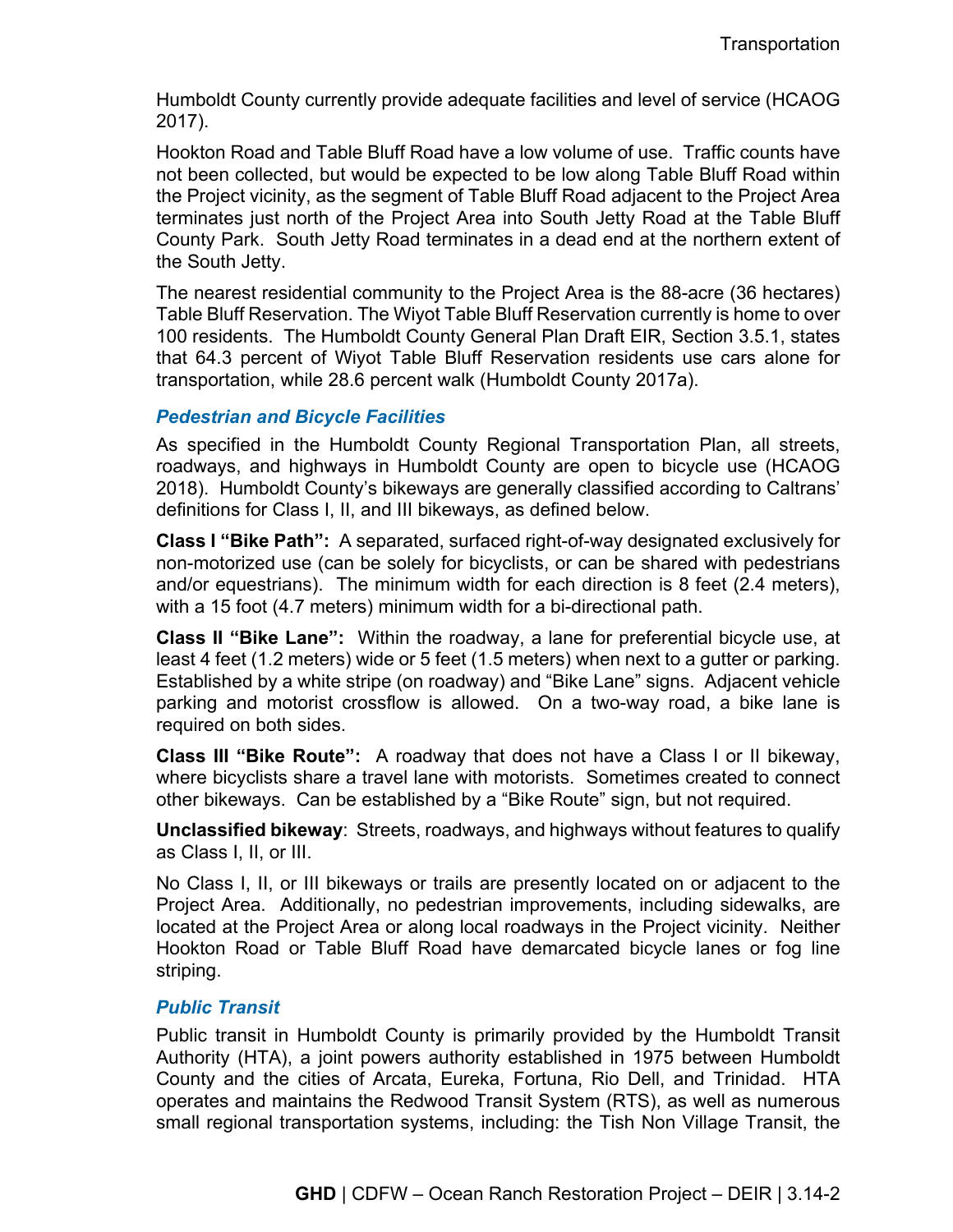Willow Creek Transit Service, and the Southern Humboldt Local and Intercity Transit Systems. HTA also operates and maintains under contract the Eureka Transit System, and provides paratransit administrative services for the region. Several community and social service organizations throughout Humboldt County also provide transportation services aside from public transit and paratransit.

Public transit service and facilities are not presently provided at or near the Project Area. There are no public transit connections located along Table Bluff Road or Hookton Road. The nearest public transit point of connection is the RTS/Tish Non Village bus stop (RTS Stop ID 1249) located at Scenic Drive and Loleta Drive in the town of Loleta. Additionally, the Humboldt County Regional Transportation Plan does not identify unmet transit needs that are reasonable to meet for the Project vicinity and does not include plans for future additional transit facilities within the Project vicinity (HCAOG 2017).

### *Airports*

Of the nine public use airports in Humboldt County, the closest public airport to the Project Area is Samoa Field, located on the Samoa Peninsula approximately 6.5 aerial miles (10.5 kilometers) north-northeast from the northern boundary of the Project Area. The second closest airport is Rohnerville Airport, located south of the City of Fortuna, approximately 11 aerial miles (17.7 kilometers) southeast of the Project Area. The Project Area is not located within land use compatibility zones around Samoa Field or Rohnerville Airport. There are no private airfields in the Project vicinity.

# 3.14.2 Regulatory Framework

## *Federal*

There are no federal regulations that apply to the proposed Project specific to transportation.

## *State*

## **California Department of Transportation**

Caltrans has discretionary authority with respect to highways under its jurisdiction. State highways in Humboldt County are under the jurisdiction of Caltrans District 1. Caltrans issues encroachment permits and permits to operate the movement of oversized or excessive load vehicles on State roadways, such as U.S. Highway 101. Caltrans also requires a Transportation Management Plan for any traffic restrictions and detours that could affect the highway system. Transportation Management Plans must be prepared in accordance with the California Manual on Uniform Traffic Control Devices.

## **California Coastal Act**

The California Coastal Act of 1976 (Coastal Act) set policies related to numerous natural resource categories, including transportation, and permanently established the California Coastal Commission (CCC). The CCC has the authority to plan and regulate resources within the Coastal Zone, including the use of land and water. The policies of the Coastal Act constitute the statutory standards applied to planning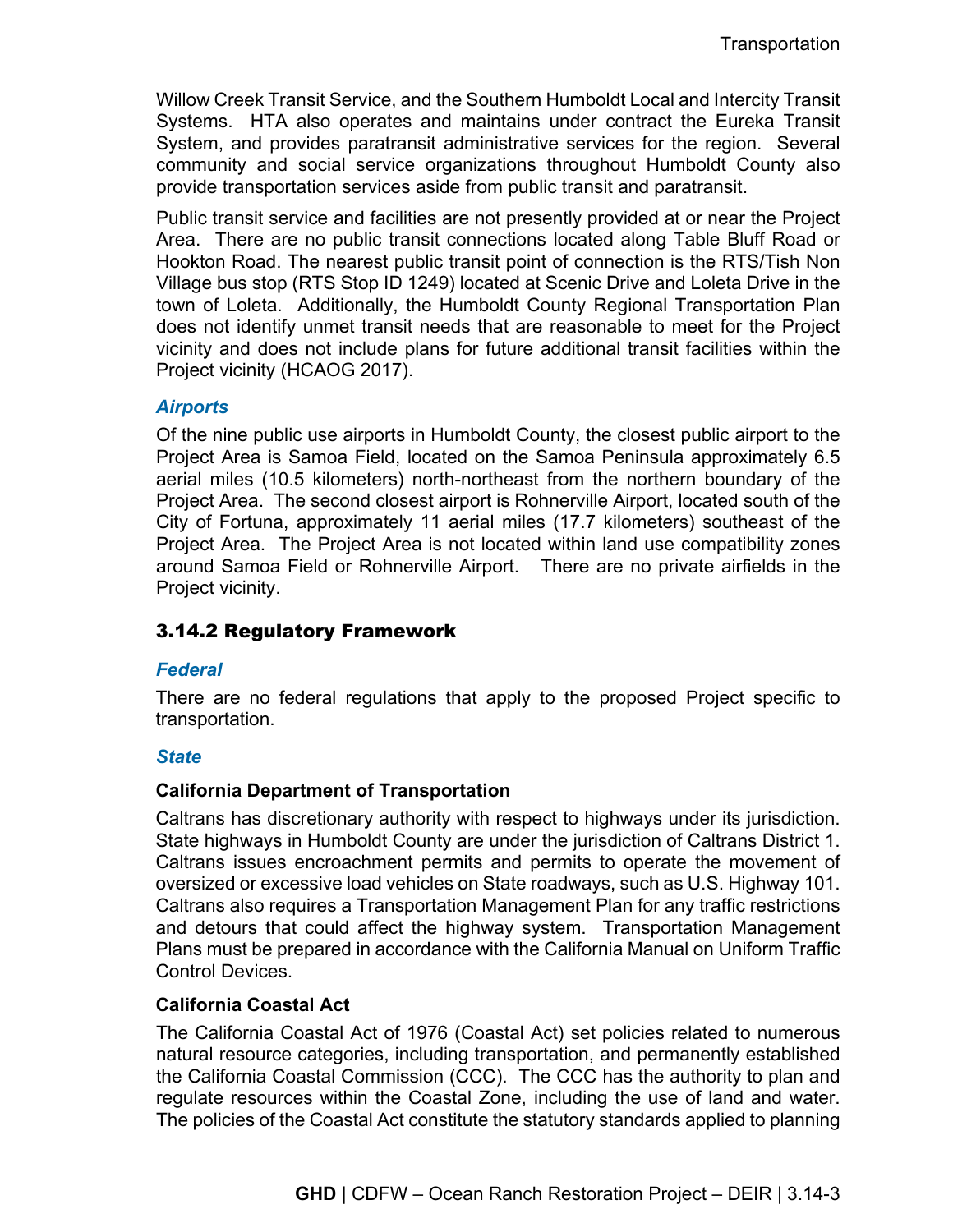and regulatory decisions made by the CCC and by local governments, pursuant to the Coastal Act (CCC 2018).

## *Regional and Local*

Lands within the Project Area are owned by CDFW or are under the jurisdiction of the State Lands Commission, and therefore will not require a Conditional Use Permit from Humboldt County nor adherence to the Humboldt County General Plan or the Local Coastal Program Eel River Area Plan. Potential impacts within each resource category extending beyond the Project Area boundary, such as use of county roadways providing access to the Project Area, are analyzed utilizing local regulatory documents such as the Humboldt County General Plan and the Local Coastal Program Eel River Area Plan. Therefore local and regional regulatory policies are included in this analysis.

### **Humboldt County General Plan**

The following goals from the Humboldt County General Plan (2017) are applicable to the Project with regard to transportation:

C-G1. Circulation System Safety and Functionality

A safe, efficient, accessible and convenient circulation system in and between cities, communities, neighborhoods, hamlets, and adjoining regions taking into consideration the context-specific needs of all users, consistent with urban, suburban, rural or remote community character.

C-G2. Diverse Transportation Opportunities

A transportation system that provides the availability of options among modes of travel by considering the needs of all users in a context sensitive manner that is appropriate to urban, suburban, rural or remote community character.

C-G4. Access to Active Transportation

Improved access to non-motorized modes of transportation, including walking, bicycling, horseback riding and hiking.

## **Humboldt County Association of Governments Regional Transportation Plan**

The HCAOG is a joint powers authority comprising the County of Humboldt and the seven incorporated cities, each with a seat on the Board of Directors. Under its authority as the Regional Transportation Planning Agency for Humboldt County, HCAOG adopts and submits an updated Regional Transportation Plan to the California Transportation Commission and Caltrans every five years. The HCAOG 20-Year Regional Transportation Plan is a long-range transportation planning document for Humboldt County. The most recent five-year update of the Regional Transportation Plan was adopted in 2017 (HCAOG 2017). The Regional Transportation Plan does not currently establish vehicular level of service criteria for county roadways in the Project vicinity.

#### **Humboldt County Regional Bicycle Plan**

The Humboldt Regional Bicycle Plan is a planning document that is updated every five years. The primary goal stated in the 2018 Update of the Regional Bicycle Plan is to create the safest conditions for bicyclists by providing bikeways and improving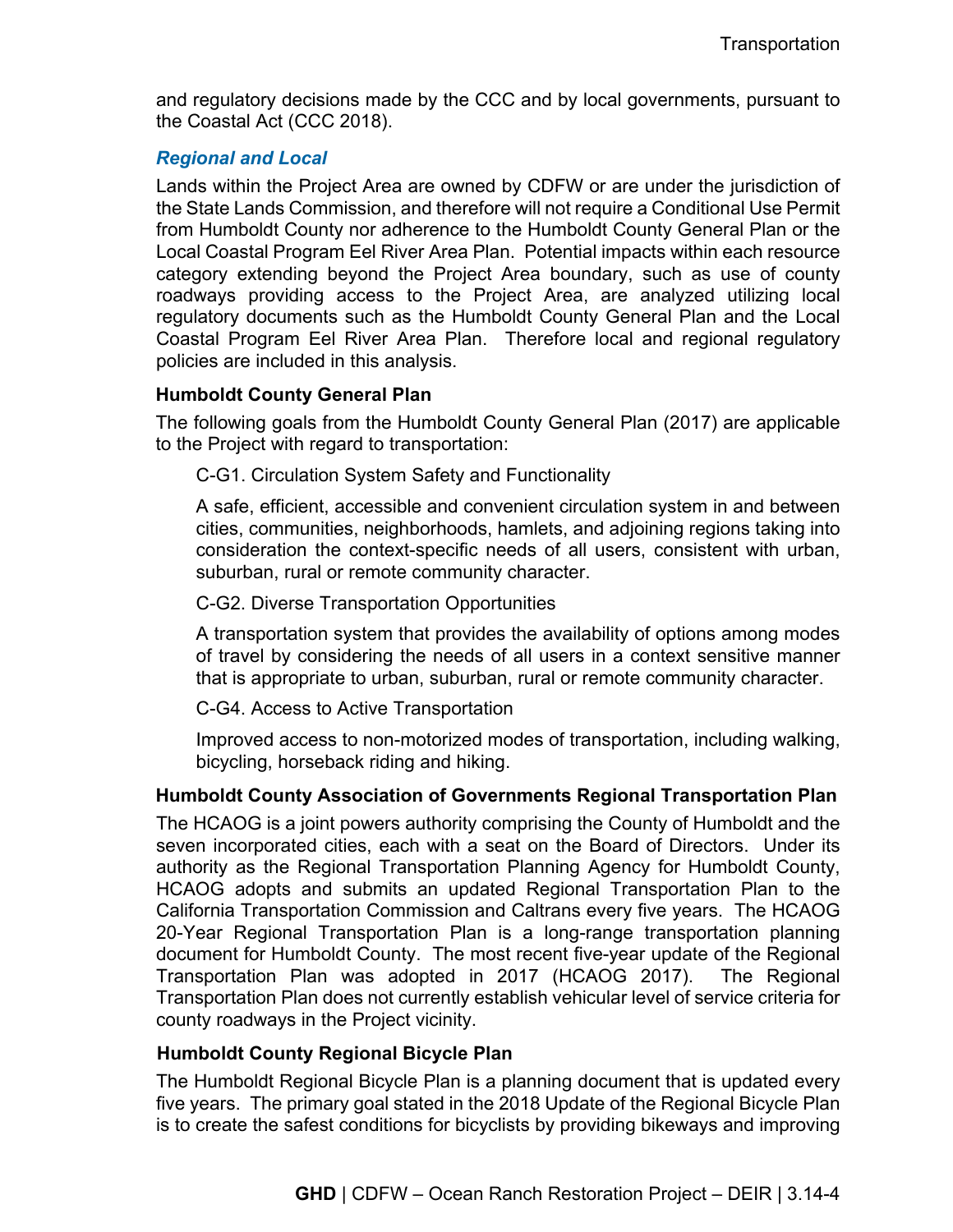roadways to eliminate barriers to bicycle travel (HCAOG 2018). Projects identified as priorities in the current Regional Bicycle Plan are anticipated to be implemented over a five-year period.

No bicycle facility projects are identified in the HCAOG 2018 Humboldt Regional Bicycle Plan for the Project Area, adjacent lands, or the arterial roadways accessing the Project Area. The nearest potential bicycle facilities projects identified in the 2018 Humboldt Regional Bicycle Plan are: Park Street (Loleta Drive to Franklin Avenue), Loleta Drive (Main Street to Franklin Avenue), and Franklin Avenue (Park Street to Loleta Drive) in Loleta (HCAOG 2018). The Park Street, Loleta Drive and Franklin Avenue segments are identified in the 2018 Humboldt Regional Bicycle Plan as potential future Class II bicycle routes.

# 3.14.3 Evaluation Criteria and Significance Thresholds

The Project would cause a significant impact related to transportation, as defined by the CEQA Guidelines (Appendix G), if it would:

- Conflict with program, plan, ordinance or policy addressing the circulation system, taking into account all modes of transportation including transit, roadway, bicycle, and pedestrian facilities;
- Conflict or be inconsistent with CEQA Guidelines Section 15064.3, subdivision (b);
- Substantially increase hazards due to a geometric design feature (e.g., sharp curves or dangerous intersections) or incompatible uses (e.g., farm equipment); or
- Result in inadequate emergency access.

# 3.14.4 Methodology

As described above, the study area for this section is defined as the roadways that provide access to the Project Area from the nearest state highway, including Table Bluff Road from the Project Area east to the intersection with Hookton Road, and Hookton Road from Table Bluff Road intersection east to U.S. Highway 101.

This impact analysis evaluates the potential for the Project to conflict with State transportation regulations, as well as the County's adopted plans and applicable policies related to traffic circulation, including the General Plan, Regional Transportation Plan, and Regional Bicycle Plan. The analysis also evaluates the potential for the Project to have short-term or long-term impacts on roadways, emergency access, or on the safety of vehicular traffic, bicyclists, and pedestrians.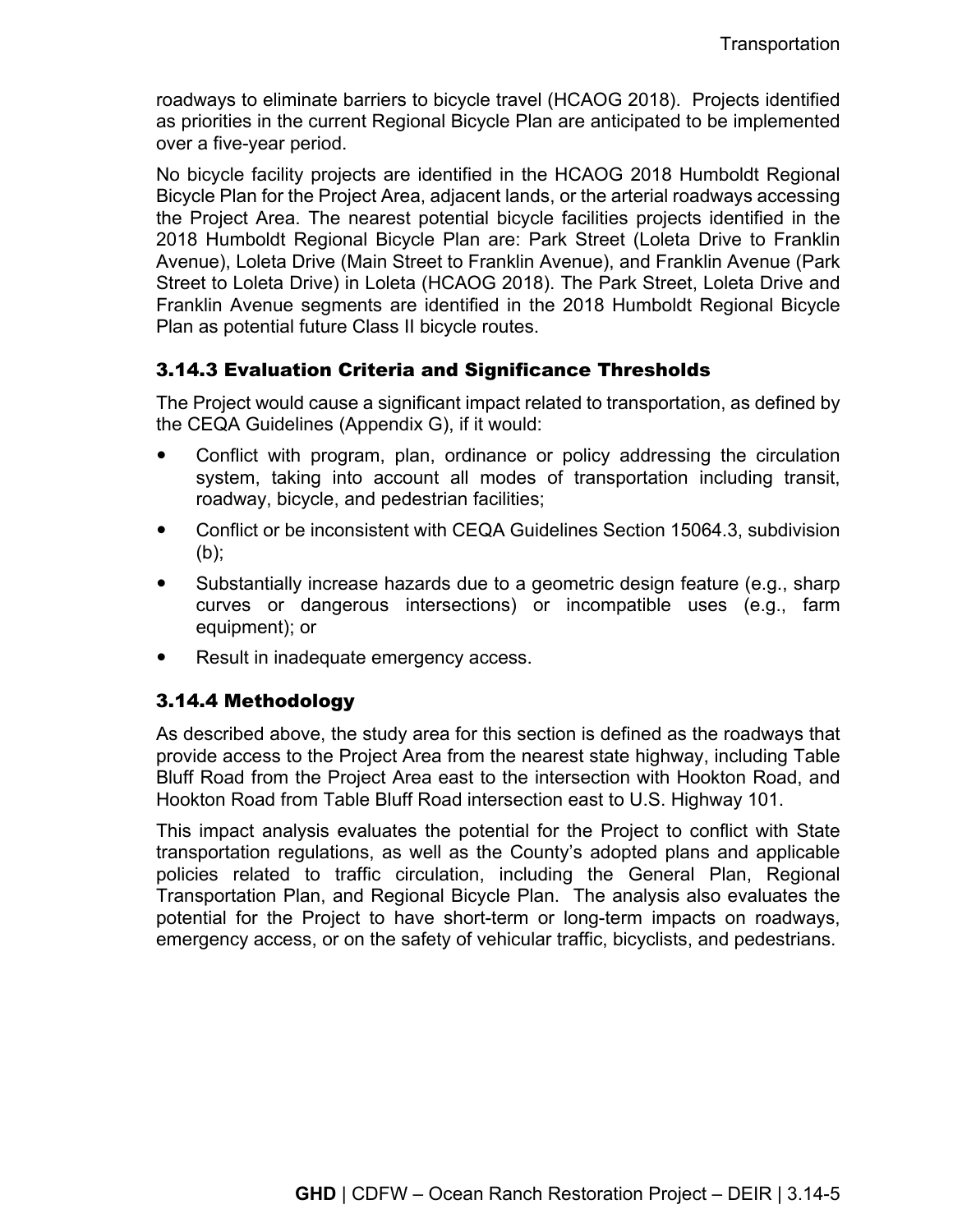# 3.14.5 Impacts and Mitigation Measures

## **Impact TR-1: Would the Project conflict with a program, plan, ordinance, or policy addressing the circulation system, including transit, roadway, bicycle, and pedestrian facilities?**

## **Construction**

Construction of the Project would result in a short-term increase in constructionrelated vehicle trips on U.S. Highway 101, Hookton Road, and Table Bluff Road. Increased traffic would be associated with vehicle trips by construction workers and haul-truck trips for delivery of construction materials to the Project Area, as well truck trips associated with limited disposal of materials that may not be reused onsite (e.g., derelict tide gates). The number of construction-related vehicles traveling to and from the Project Area would vary on a daily basis; however, it is not expected that traffic control would be required because the number of construction worker vehicles accessing the Project Area on a daily basis would not exceed 20 and construction equipment would remain staged in the Project Area once it is mobilized. Moreover, all material appropriate for reuse on-site (i.e., soil) would remain within the Project Area, so truck trips to dispose of sediment offsite would not be required.

Construction vehicles and workers would utilize County highways and roadways to travel to the Project Area. Construction activity would not, however, require any excavation or other work within a Caltrans or County right-of-way of local highways and roadways, and would not require the closure or restriction of a highway or roadway during construction.

As required by the Caltrans, Project work that requires the movement of oversized or excessive load vehicles on State roadways, such as U.S. Highway 101, would require a transportation permit issued by Caltrans. Additionally, a Transportation Management Plan would be required for any traffic restrictions and detours that could affect the highway system, which would be prepared in accordance with the California Manual on Uniform Traffic Control Devices. The Project would not require encroachment onto a Caltrans or County right-of-way, nor the need for traffic restrictions or detours. With required compliance with the Caltrans permit for movement of any oversized or excessive load vehicles, the temporary impact of haul-trucks on the circulation system would be less than significant.

There are no existing public transit routes, bicycle routes or pedestrian facilities located along the access routes to the Project Area, including Table Bluff Road or Hookton Road. The nearest public transit point of connection is the RTS bus stop located at Scenic Drive and Loleta Drive in Loleta. Project construction activities would, therefore, not impact the performance or safety of such routes or facilities. The construction phase of the Project would have a less-than-significant impact on transit, pedestrian and bicycle facilities.

#### **Invasive Plant Management**

Trips to the Project Area to conduct invasive plant management activities are anticipated to occur seasonally for up to ten years, or as long as needed to achieve control and/or eradication of targeted species. After the initial treatment of dense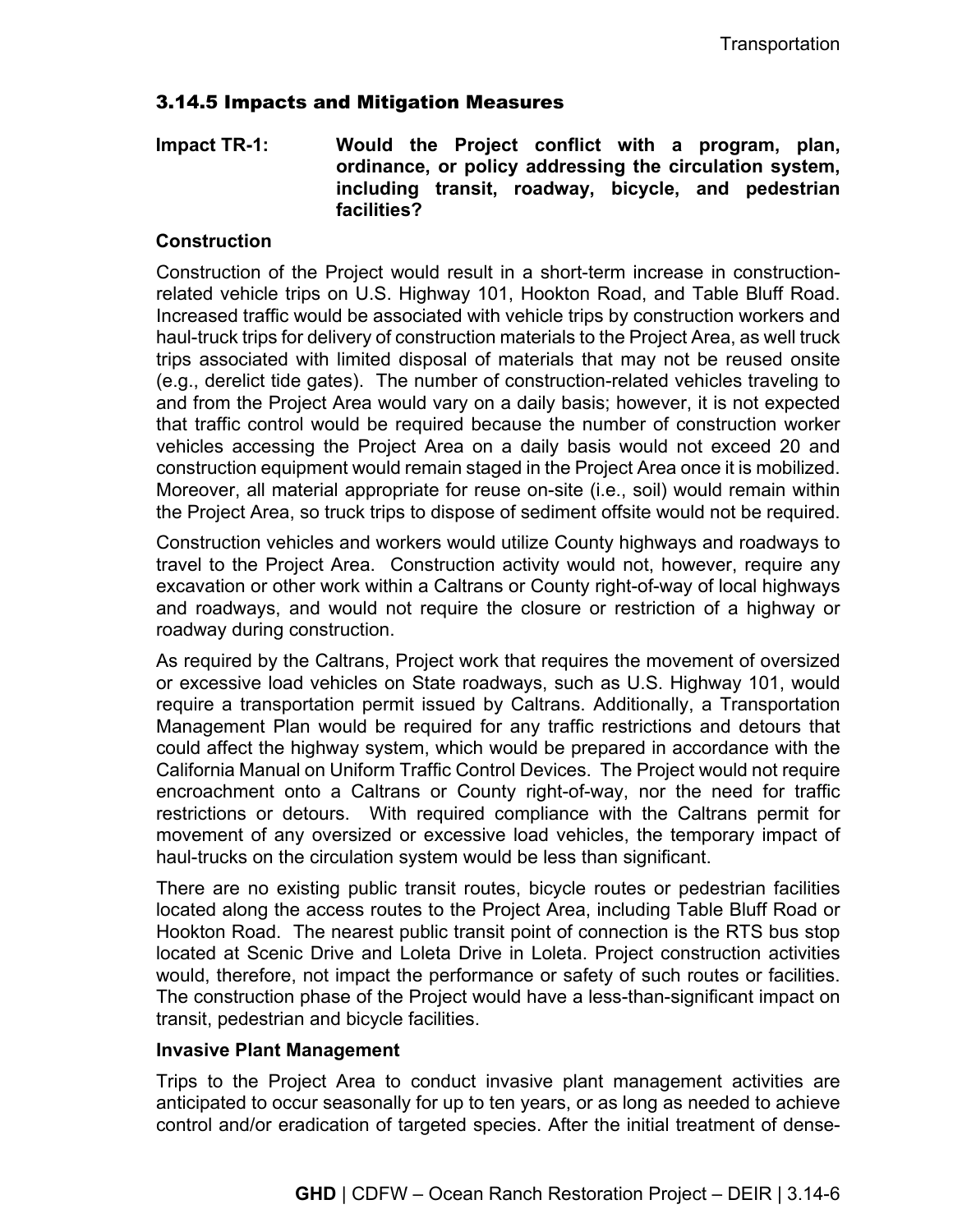flowered cordgrass and European beachgrass in the Project Area, CDFW would remove regrowth of up to 10 acres of dense-flowered cordgrass and European beachgrass (for a total of 20 acres or more) per year, as needed. Vehicle trips to the Project Area would be necessary to carry out this work, however the trips would be limited to short periods of time and would not require traffic control.

Vehicle trips to support invasive plant management, in combination with vehicle trips for maintenance and public access activities, are expected to result in a total of up to 30 to 40 additional vehicles visiting the site per week compared to existing conditions. These activities would not require a change to the existing roadway network, would not change the configuration or capacity of any roadways or intersections, and would not affect existing speed limits. Therefore, the low to moderate increase in use of the Project Area for invasive plant management activities would not adversely affect access, infrastructure, or travel to/from the Project Area. Due to the seasonality and small number of anticipated trips to the Project Area to conduct invasive plant management activities, a less-than-significant impact on transit, pedestrian and bicycle facilities would occur.

#### **Maintenance**

Following Project implementation, relatively infrequent trips to the Project Area would take place for monitoring activities and maintenance and repair. Trips to carry out maintenance activities, in combination with invasive plant management and anticipated recreational uses, are expected to result in a total of up to 30-40 additional vehicle trips to the site per week compared to existing conditions. As noted above, these activities would not require a change to the existing roadway network, would not change the configuration or capacity of any roadways or intersections, and would not affect existing speed limits. Therefore, the low increase in use of the Project Area to carry out maintenance would not adversely affect access, infrastructure, or travel to/from the Project Area. Due to the small amount of anticipated trips, maintenance activities would have a less-than-significant impact on transit, pedestrian and bicycle facilities.

#### **Public Access**

The Circulation Element (Chapter 7) of the 2017 Humboldt County General Plan seeks to develop, operate and maintain a well-coordinated, balanced, circulation system that is safe, efficient and provides good access to all cities, communities, neighborhoods, recreational facilities and adjoining regions. The Humboldt County General Plan establishes a target level of service of C (LOS C) for County roadways in the Project vicinity (Humboldt County 2017).

Access to the Project Area would remain from Table Bluff Road via Hookton Road. It is anticipated certain recreational uses, such as hiking and bird watching, may increase under the Project due to improved public access and infrastructure (parking, trails, non-motorized boat put-in). Trips resulting from public access recreational uses, in combination with trips for invasive plant management and maintenance, are expected to result in up to 30 to 40 additional vehicles visiting the site per week compared to existing conditions. This increase in Project trips equates to approximately four to six additional vehicle trips per day. As noted above, additional recreational use of the Project Area by the public would not require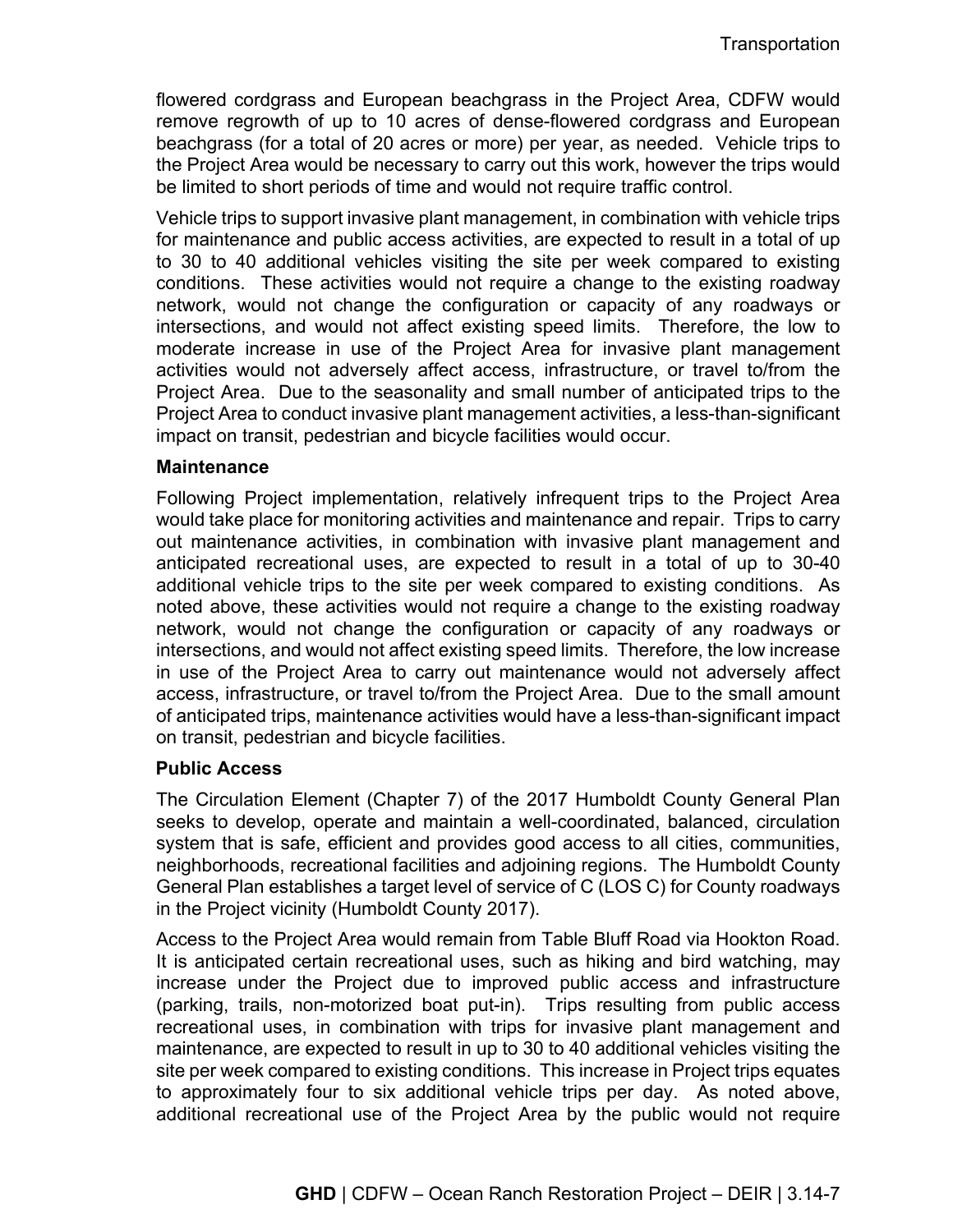changes to the existing roadway network, would not change the configuration or capacity of any roadways or intersections, and would not affect existing speed limits. Therefore, the low to moderate increase in recreational use in the Project Area would not adversely affect access, infrastructure, or travel to/from the Project Area. Accordingly, the Project would not conflict with the goals outlined in Chapter 7.4 of the Humboldt County General Plan.

The Humboldt County Regional Transportation Plan (HCAOG 2017) does not include plans for additional public transportation facilities in the study area, and the Humboldt Regional Bicycle Plan (HCAOG 2018) does not include plans for bicycle improvements within the study area. Because the Project would not alter the configuration of Hookton Road or Table Bluff Road, it would not preclude the future establishment of public transit connections or bicycle routes in the area. Because only 30 to 40 additional vehicles per week may visit the Project Area after the Project is complete, the Project is not anticipated to result in increases to motor vehicle speeds or queuing of traffic onto Hookton Road, and would not substantially increase exposure of bicyclists and pedestrians to vehicle conflict areas.

The Project would not conflict with a program, plan, ordinance, or policy addressing the circulation system, therefore the impact of the Project on this evaluation criteria would be less than significant.

#### **Mitigation Measures:** No mitigation is necessary.

**Level of Significance:** Less than significant.

## **Impact TR-2: Would the Project conflict or be inconsistent with CEQA Guidelines section 15064.3, subdivision (b)?**

Section 15064.3, subdivision (b), of the CEQA Guidelines lists the criteria for analyzing transportation impacts from proposed projects. The criteria are broken up into four categories, including land use projects, transportation projects, qualitative analysis, and methodology. The Project would restore and enhance saltmarsh and dune habitats within the Project Area, as well as provide additional recreational amenities. As the Project is not creating a new land use or altering roadways within the Project Area, the Project would not be considered a land use project, nor would it be considered a transportation project. Therefore, those criteria do not apply.

The qualitative analysis criterion states if there are no models or methods available to estimate the vehicle miles traveled (VMT), a qualitative analysis may be utilized, and that it may be appropriate to evaluate construction traffic as well as traffic associated with other activities, such as invasive plant management, maintenance and public access. Humboldt County does not have an applicable method or model to determine or evaluate the amount of VMT expected to occur from implementation of the Project, therefore, a qualitative analysis is deemed appropriate and included below.

During construction, the number of construction-related vehicles traveling to and from the Project Area would vary on a daily basis; however, it is not expected that traffic control would be required because the number of construction worker vehicles accessing the Project Area on a daily basis would not exceed 20, and construction equipment would remain staged in the Project Area once it is mobilized. Moreover,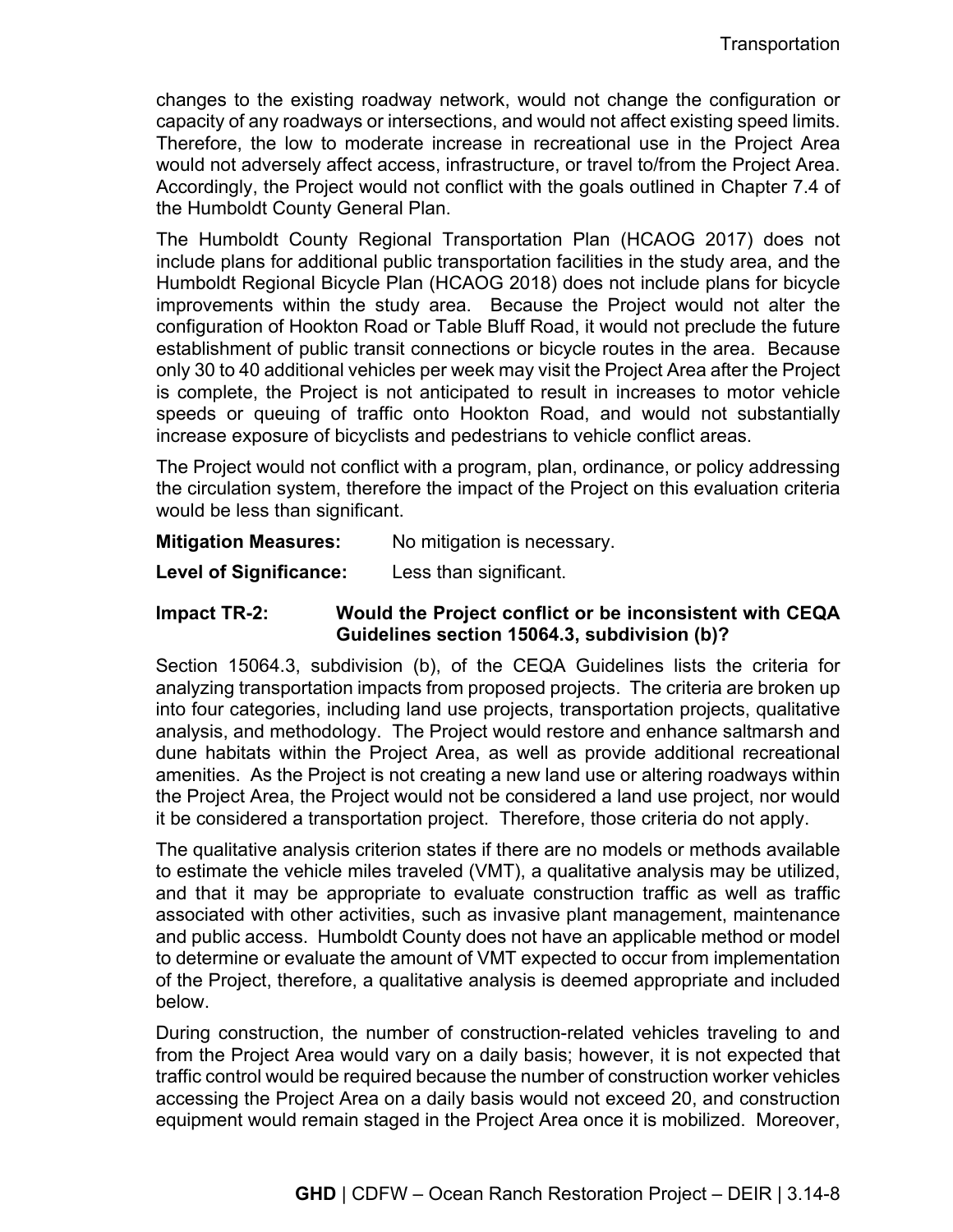all material appropriate for reuse on-site (i.e., soil) would remain within the Project Area, so truck trips to dispose of sediment offsite would not be required. Due to the limited duration of the construction phase and minimal number of trips anticipated to be needed to complete the Project, it is not anticipated the Project would generate a significant amount of VMT. A less than significant transportation impact would occur during the construction phase.

Following construction, it is anticipated that invasive plant management, maintenance and public access activities combined would result in approximately 30 to 40 additional vehicles visiting the Project Area per week compared to existing conditions. This increase in Project trips would equate to approximately four to six additional vehicles per day. Per the Technical Advisory on Evaluating Transportation Impacts in CEQA, projects generating fewer than 110 trips per day are generally assumed to cause a less-than-significant impact (OPR 2017). Therefore, the Project would have a less-than-significant impact regarding post-Project implementation VMT.

The final criterion, methodology, states that the lead agency has discretion to choose how to evaluate a project's VMT, as well the ability to adjust a model based on professional judgement as long as the adjustments are based on substantial evidence and any assumptions used are documented and explained. As Humboldt County has not developed a model or method to analyze VMT to date, CDFW has determined a qualitative approach is the preferred method of analysis. Therefore, the Project would not conflict with CEQA Guidelines Section 15064.3. A less-thansignificant impact would occur.

**Mitigation Measures:** No mitigation is necessary.

**Level of Significance:** Less than significant.

**Impact TR-3 Would the Project substantially increase hazards due to geometric design features or incompatible use?**

The Project would generate a temporary increase in traffic on local roadways related to the transport of materials and construction workers to and from the Project Area during a two-year construction period. The Project would not require the temporary closure or alteration of a roadway, or construction work within the right-of-way of roadways. Vehicles would access the Project Area from Table Bluff Road via Hookton Road. The intersection of these roadways would not be altered from existing conditions, and speed limits along the roadways would not be changed. Following construction, the approximately 30 to 40 additional vehicles that may visit the Project Area per week for recreation, invasive plant management or maintenance activities would not result in queuing of traffic onto Table Bluff Road, Hookton Road or other roadways. Therefore, the potential for Project construction, invasive plant management, maintenance activities or increased public access to increase hazards due to a geometric design feature or incompatible use would be less than significant.

**Mitigation Measures:** No mitigation is necessary.

**Level of Significance:** Less than significant.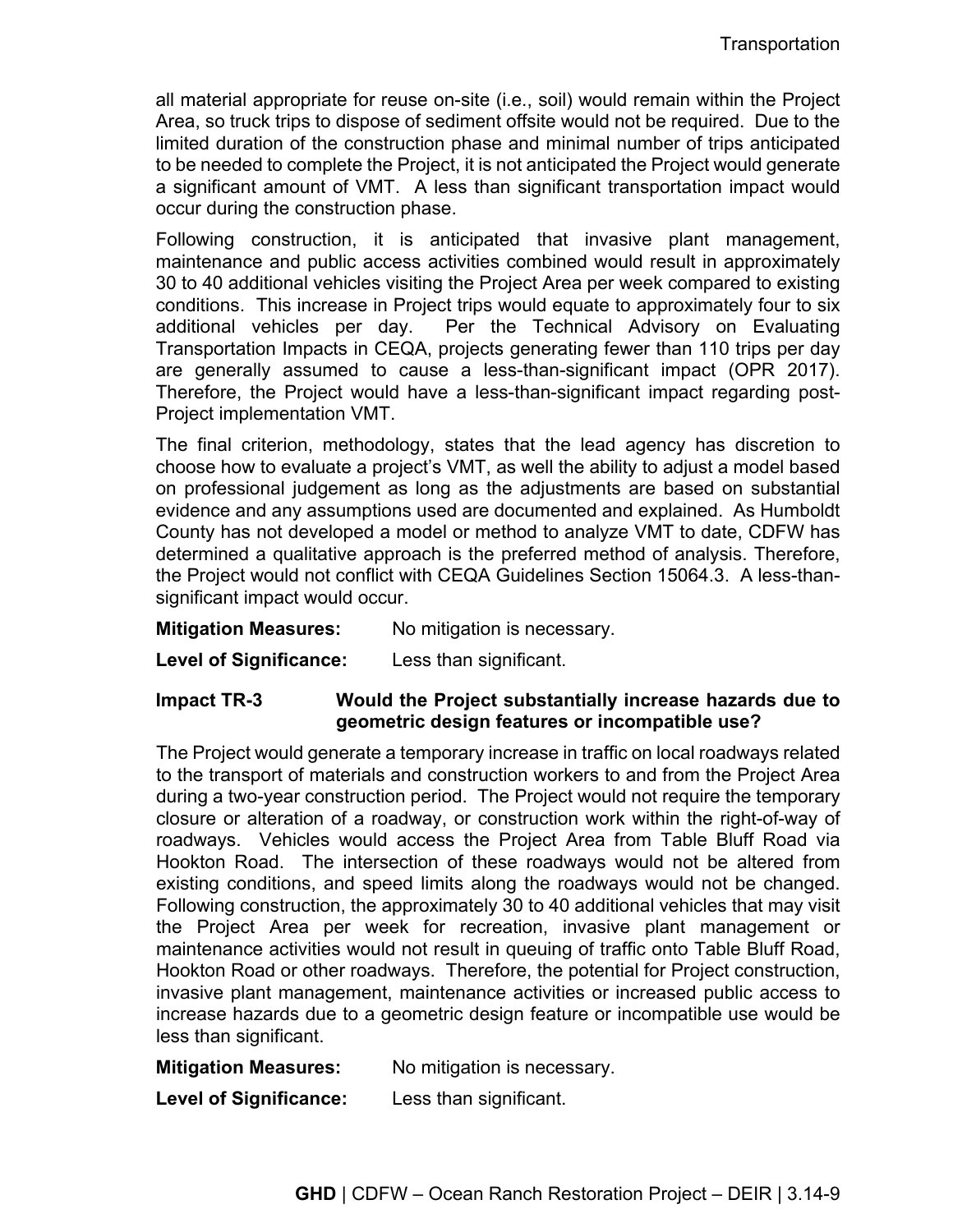## **Impact TR-4: Would the Project result in inadequate emergency access?**

Construction, invasive plant management, and maintenance of the Project would not require roadway closures or construction activities within the right-of-way of local roadways, including Hookton Road or Table Bluff Road. Implementation of the Project would not prevent emergency access to the Project Area or to adjacent land uses along Hookton Road or Table Bluff Road.

As described above, invasive plant management, maintenance and public access of the Project may result in 30 to 40 additional vehicles visiting the site per week compared to existing conditions. This increase in visitor trips to the Project Area equates to approximately four to six additional vehicles per day. Such a minimal increase in traffic along roadways would not substantially affect fire protection services or emergency response times to the Project Area or surrounding residences in the Project vicinity. The impact on emergency access would be less than significant.

**Mitigation Measures:** No mitigation is necessary.

**Level of Significance:** Less than significant.

## 3.14.6 Cumulative Impacts

## **Impact TR-C-1: Would the Project contribute to a cumulatively significant impact related to transportation?**

The geographic scope for the analysis of cumulative impacts on transportation and circulation consists of the areas that use the same roadways as the Project.

As discussed in Impacts TR-1 through TR-4, Project construction, invasive plant management and maintenance activities as well as increased public access would have less-than-significant impacts related to conflicts with a program, plan, ordinance or policy addressing the circulation system (TR-1); conflicts with CEQA Guidelines Section 15064.3 subdivision (b) (TR-2); increased hazards due to design feature or incompatible uses (TR-3); or emergency access (TR-4).

Similar to the Project, implementation of the cumulative projects identified in Table 3-1 (Projects Considered for Cumulative Impacts) may result in construction traffic and low to moderate increases in recreational use and related vehicle trips. Construction of the Project may potentially overlap with cumulative projects that would be under construction or would be reasonably foreseeable in the Project vicinity. However, given the locations of the cumulative projects in relation to each other, local haul truck routes would likely utilize different roadways. Additionally, overlapping construction traffic and moderate increases in invasive plant management, maintenance and public access trips would not be expected to cause a significant cumulative impact relative to traffic congestion, because intersections and roadways in the area operate acceptably in general and overlapping construction would be temporary. None of the cumulative projects would affect onsite circulation and queuing of cars at the Project Area, increase hazards due to design feature or incompatible uses, or impact bicycle and pedestrian trips in or around the Project Area. Therefore, cumulative impacts relative to transportation and circulation would be less than significant.